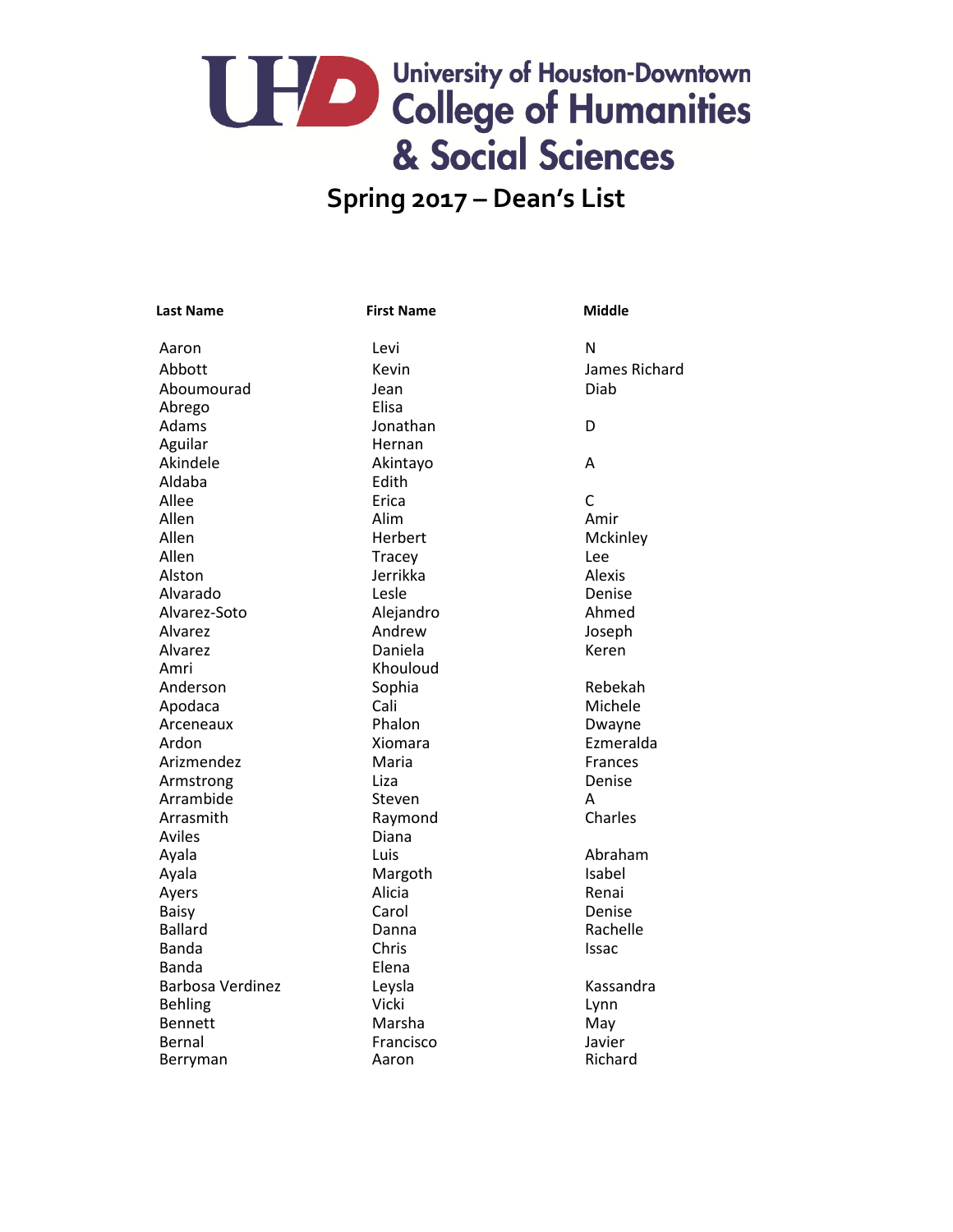#### **Spring 2017 – Dean's List**

Bible **Roman** Roman Daniel Billings **Christopher** Christopher Luke Bisslessi Lauren A Blacknall **Exana Exana** Esperanza Blackwood **Travis** Travis R Blaylock Bria Bria Alicea Bowen Jacqueline Micole Boyd Emily Sue Briceno-Bermudez Jennifer Johanna Brooks Melanie Melanie Lanyse Brown **Alexander** Caulfield Brown Bianca Bianca Rosemarie Brown Brittney Brown Monisha Brundrett Lawrence Ryan Bryant **Serreta** Serreta Burge **Elizabeth** Elizabeth Ana Burke Chloe Chloe Allyse Burr Shelly Busby **Lysabeth Ann** Calluchi Stephanie Cannon Tiarevia Tiarevia Tashun Cano Clavijo **Maria** Paula Canovas Lauren Elyse Cantu Jessica Marie Cao Ashley Carter Navodka Carter Travis Casique Yvonne Castaneda Amanda Marie Castillo Lozano Saul Castillo Jasmine Cerna Luis A Chavez Danielle Elizabeth Chavez **Galacter Chavez** Jennifer **Haymin** Cheairs **Meghann** Kirbi **Meghann** Cheramie Daniel Daniel Padraig Chiang Kathy Chitwood Trace H Christiansen Emily Jane Comis Maria Del Carmen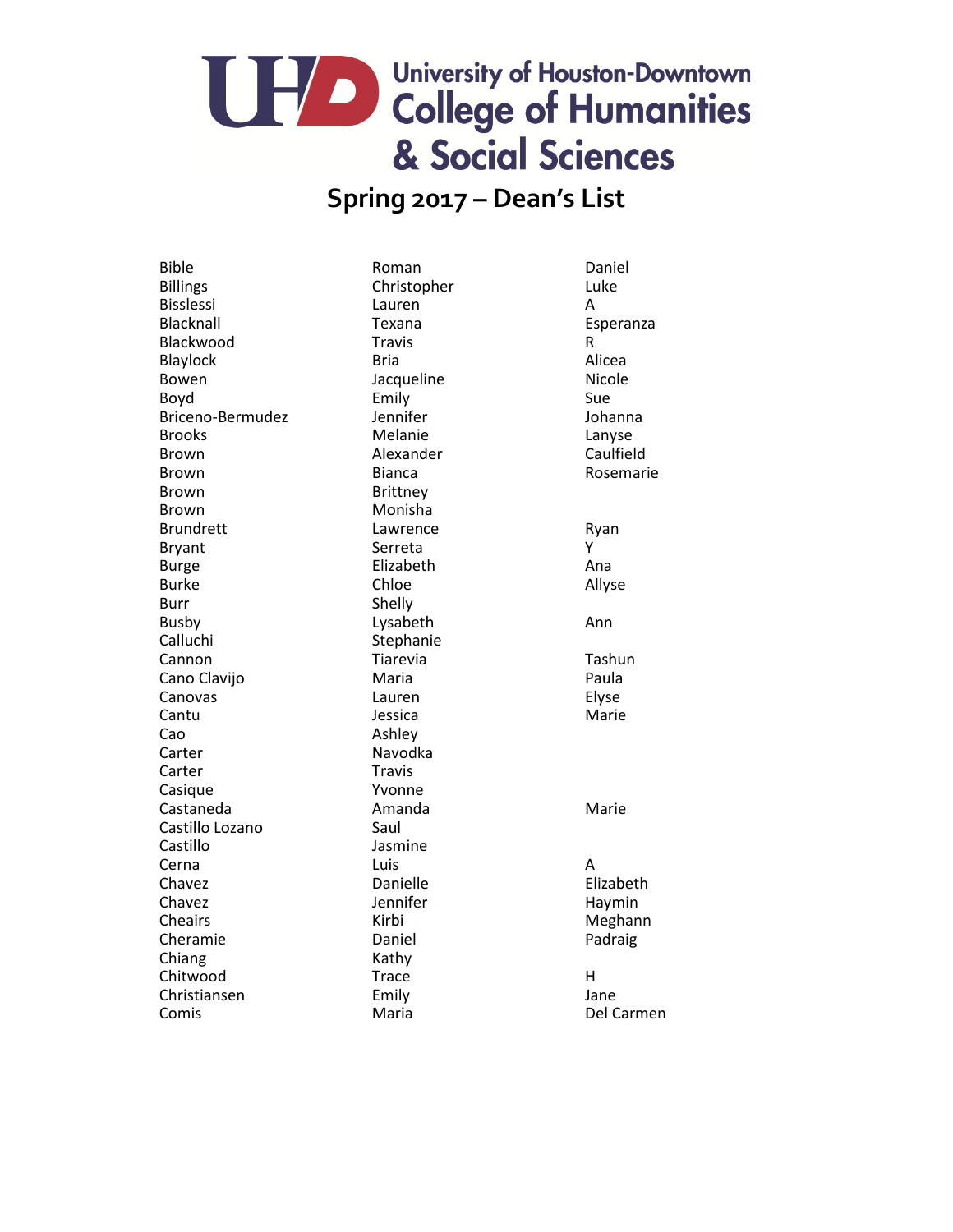#### **Spring 2017 – Dean's List**

Cortes and the Society of Society Assembly Jose and Juan Creamer John William Crowley Michael Cruz Connie Connie Marie Cruz Stephanie Cummings Alicia Alicia Nicole Davenport Kristina Marie Davis Courtney **Courtney** Ann De La Cruz **Engracia** Engracia Cristina De La O and America Katy Michelle Michelle De Leon Victoria Nicole Delapaz Cindy Denerville **Koraima** Koraima Elizabeth Detiveaux Jacob Daniel Dew **Halee Halee Diana** Diaz **Jasmine** Vanessa Dickins Cristina Cristina Stamper Dimaliwat **Austine** Austine Karina Dinh Manuel Hien Niguyen Ngoc Doan Andrew Dominguez **Angela** Angela **Leticia** Doucet Dominique Le'Shay Downey **Shamika** Dupont **Dupont** Joshua **David** Durham Wesley Nessey Allen Duval Myka Christine Eaglin **Example 2018** Eriel **Example 2018** Michae Enax **Clint** Clint **R** Enriquez Julio Cesar Eslami Roxane M Esquivel **Diana Example 2018** Etter **Courtney** Courtney **Renee** Felix Honeyfield Fernandez **Abriana** Abriana Selena Figueroa **Dulce** Figueroa Maria Finley **Emma** Reese **Emma** Flores Solution Cindel Solution Superior Superior Superior Superior Superior Superior Superior Superior Superior S Flores Diana Flores Jessica Flores **Karla** Karla Crystal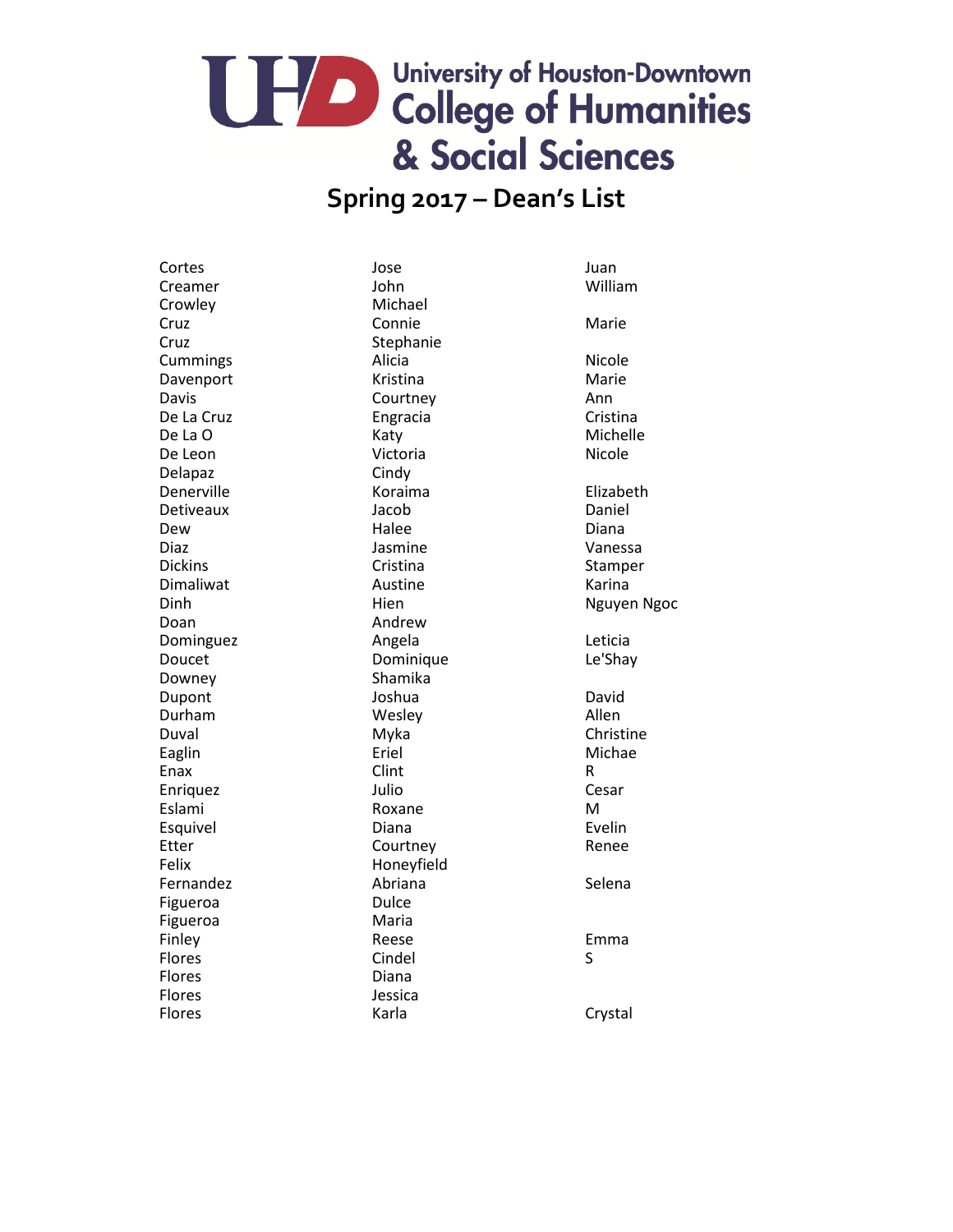#### **Spring 2017 – Dean's List**

Fontenet Consuella Renee Ford Backlyn Macklyn Renee' Franco Franklin Gago Tatyana Tatana Alessandra Galbraith Monica Rie Galindo **Adela** Adela **Josefa** Gallegos Debora Galvan Servando Gamez Yadira Garcia Lopez **Evelyn** Evelyn **Exelyn Evelyn** Garcia-Alayon Yarian Garcia Cristal Garcia **Garcia** Jesus **International Literature Enrique** Garcia **Carcia Carrier Carrier Carrier Carrier Carrier Carrier Carrier Carrier Carrier Carrier Carrier Carrier Carrier Carrier Carrier Carrier Carrier Carrier Carrier Carrier Carrier Carrier Carrier Carrier Carrier Carrier** Garcia **Carcia** Leslie **Carcia** Britney Garcia **Melanie** Melanie Elyse Garnier **Thressa** Thressa Margurite Gary **Dominique** Geraud Garza **Amanda** Garza **Antonio** Pedro Giraldo Natalia Godfrey Christopher James Golding **Golding Colding Colding Colding Colding Colding Colding Colding Colding Colding Colding Colding Colding Colding Colding Colding Colding Colding Colding Colding Colding Col** Golemon Lindsey Schyler Rene Gomez Bianca Gomez Margarita Gonzalez **Benita** Benita Cynthia Gonzalez **Elizabeth** Gonzalez Milton Milton Fabian Gore **Catherine** Catherine Alexis Graham **Patrick** Patrick **Edward** Green Maria V Grimaldo Alfred Guadarrama Martinez Guadalupe **Karina** Guajardo Carlos Guardado Milton Milton Anthony Guerra Claudia Mirella Guerrero Veronica Guevara **Manualism Constructs** Yanellie **Constructs** Lizette Guillen Katy Gul Faryal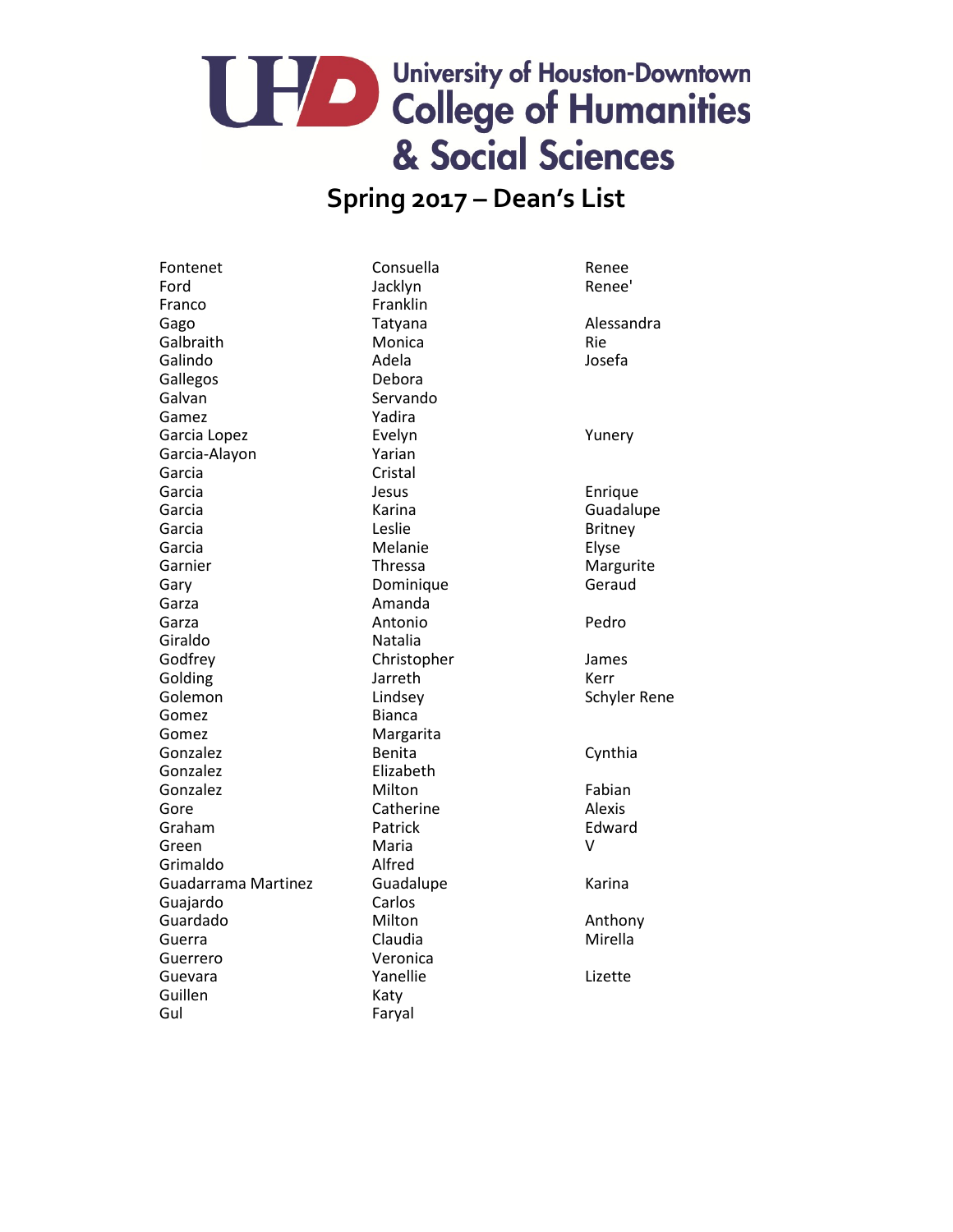## UHA College of Humanities & Social Sciences

#### **Spring 2017 – Dean's List**

Gunn Jasmine Sunn Yvette<br>Gutierrez-Trevino Jennifer Sunner Ashley Gutierrez-Trevino Guzman Jamie **Jamie** Elizabeth King Cecily<br>
King Cecily<br>
King Cecilom King **Isaiah** Damata King **Example 2018** Krystle **Contracts** Contract Dawne Knight Cory Cory Markies Kyle **Kristina** Kristina Michelle Laird **Michelle** Colleen Lara **International Lara** Jennifer Antonella Lavanderos Grecia Computer Contract Computer Contract Del Pilar Leija Juan Alejandro Leon Jon'Triece La'Sha Levengood Halli Halli Arial Lewis **Example 2018** Krystal Chronicle Lee'Sheal Lightning Mikala Denise Lopez Aguilar **Paola** Lopez-Prestegui Itzayana Lopez **Audrie** Marie Marie Lopez Axel Lopez Crystal Crystal Communications Celeste Lopez **Monica** E Lopez Ricky Lovern Justin Lozano **Laura** Laura **Anahi** Luera Lori Anne Lugo-Velez Luis G Lumbi **Kendra** Kendra Marella Machacek Nikki Macqueen **Paige** Paige **Alexandra** Magar Dillon Maltezos **Katrina** Maltezos M Manriquez **Geraldina** E Marks **Alyssa** Alyssa Rebecca Marks **Ashley** Ashley Micole Marquez **IDED** Lorena Itzel Marshall Jamesetta Martin **Martin** Bridgette **Ardet** Martinez Alvarez **Cristina** Martinez Reyna Galleryy Controller Controller Martinez Reyna Martinez Chelsea Chelsea Marie Martinez Gina Gina Raquel Martinez Leann Leann Maria Martinez Marissa Marie Marie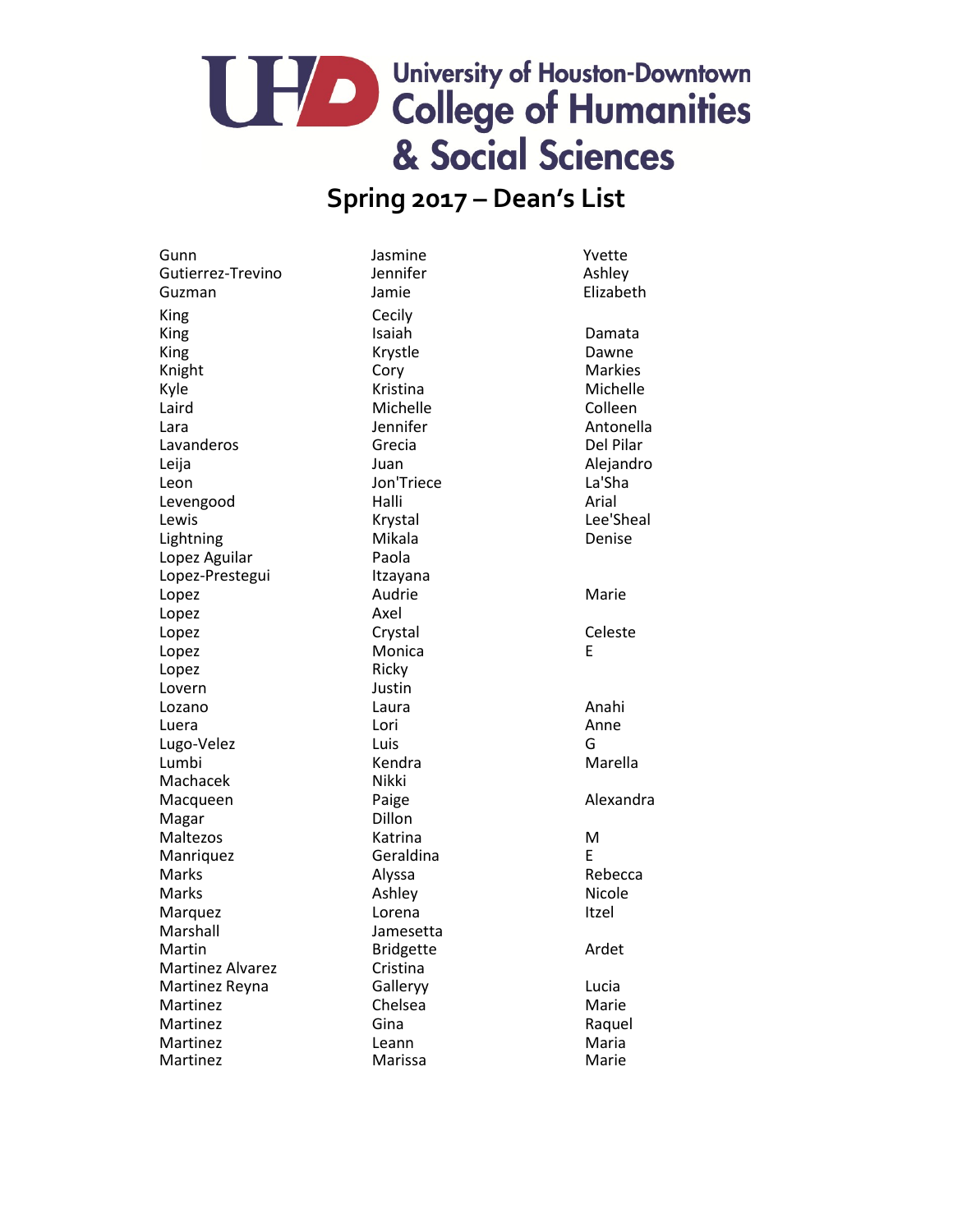#### **Spring 2017 – Dean's List**

Marty **Marty** Adrienne Masood Nooria Mata Angela Mayorga Samantha Mbengue **Aminata** McGinnis Allison Medina Jennifer Mohammadi Maryam Moralez Cristian Moreno Rocio Neumann Alina Nolasquez Gisel

McCarthy **Benjamin** Benjamin Jeffrey McGinnis Erin Alaina Mccarley **Evan** Evan Lizabeth Mccorkle Marceli Marceli Ann Meisner and Abra Abraham Kaylee Mendiola **Kimbrly** Kimbrly **Jasmin** Milton Latresa Ladonn Miranda Amanda C Monday **Heather** Heather Wynona Montanez Diana Diana Marcela Montez **Farrah** Parrah Denise Monzingo Robinevelyn Leann Moore **Marie Communist Communist Communist Communist Communist Communist Communist Communist Communist Communist Communist Communist Communist Communist Communist Communist Communist Communist Communist Communist Communist** Moran **Elizabeth** Elizabeth Christina Moreno **Moreno Communist Except** Kristen Communist Communist Lissette Morillon Alondra Alondra Julissa Mosby **Natalie Natalie Constant Matalie Constant Danielle** Munoz Tapia **Ivan** Adolfo **Ivan** Naqvi **Naqvi** Syed Mohamme M Nash Mashayla Sharayne Nerios **Karly** Karly **Renee** Nguyen **Hoang** Hoang The Nguyen **Diem Chi** Jacqueline **Diem Chi** Nguyen Thy Thy The Thi Minh Nguyen Tiffany Tiffany Ta Nieves **Marie Strutter And Accord Marie Advisor** Marie Marie Nomani Zain Uddin Nono-Karega Nijah Nijah Malikah Ntekim Alexander Ja Rell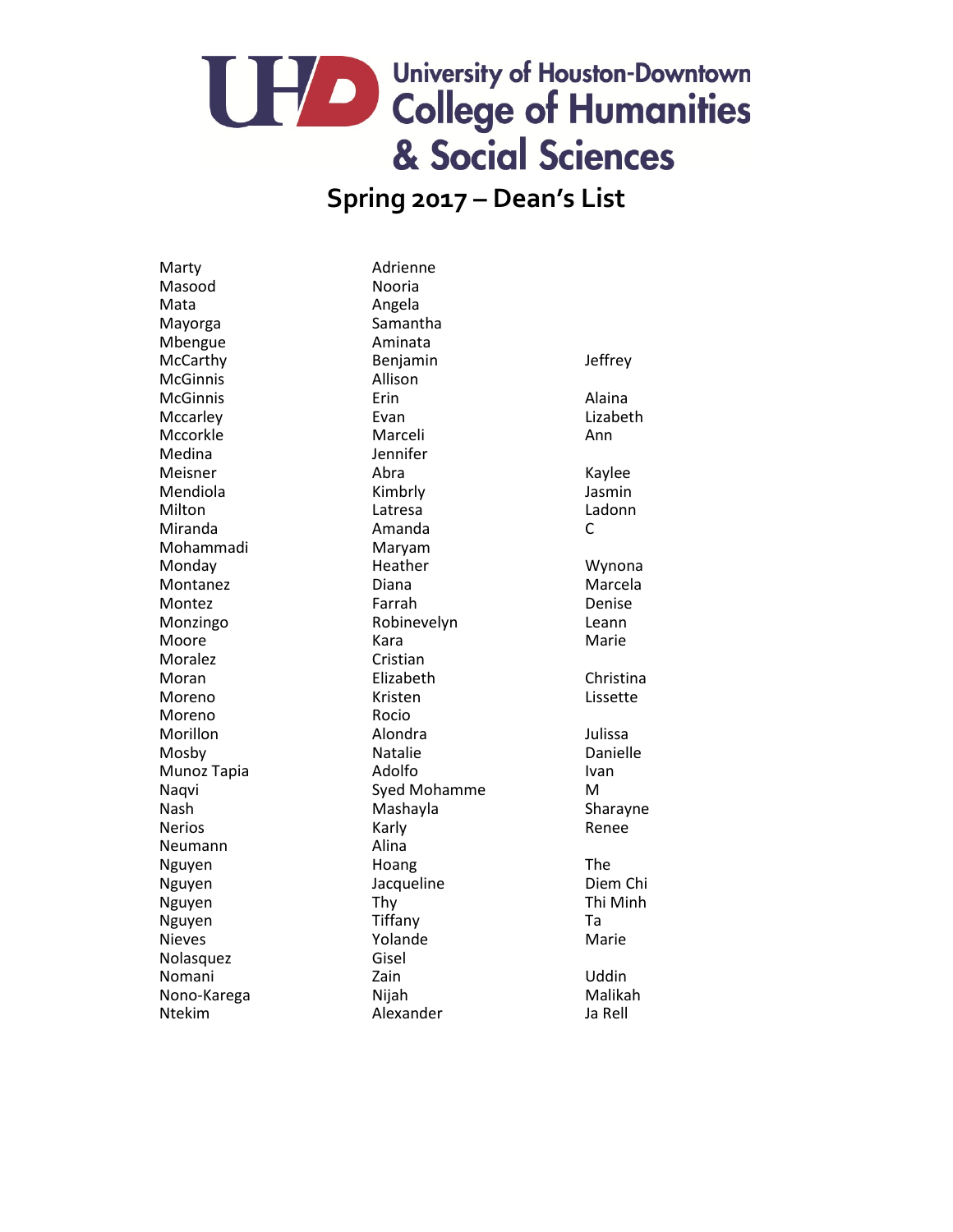#### **Spring 2017 – Dean's List**

Nunez Magge Marleny Offill **Example Exic** Eric Stampley Olvera **Leslie Contains Edith** Orellana Monica N Orozco Edylizette Orozco Yohana Elisabeth Ortego **Adam** Adam K Pacheco Baltazar Padilla **Called Barata Callia** Dalia **Called Barata Called Barata** Guevara Padron Torres **Ana** Ana Karen Painter **Nicholas Nicholas** Ted Palacio **Paola** Paola A Palacios **Paola** Paola **Nicole** Parada **Ruth** Ruth Maricela Paredes **Contracts** Sarah Jessica **Contracts** Sarah Paster **Steven** Steven V Paulk **Danielle** Nicole Peel Shawn Shawn Michael Perales Gonzalez **Asiul** Asiul Yunuen Perez **Arelian Cladys** Gladys **Arelian Claudion** Arelian Arelian Arelian Arelian Arelian Arelian Arelian Arelian Areli Perez Jahel Perez Jorge Perez Mariela Mariela Arely Perez **Melanie** Melanie Andrea Pham Than Huy Huy T Plascencia-Delgado Jessica Liliana Platas **Diana** Diana Diana Republika Laura Ponce Lee Ponce Vianey Porter **Dionnica** Patrice Powell **Sandra** Sandra M. Powers **Contract Contract Contract Annaliza** Jessika **Annaliisa** Provost Schefita Chefita Pruneda **Faith** Faith Elise Quijano Desaree Desaree Danielle Quintero Samuel Elijah Ramirez Reyes **Alicia** Alicia Marcela Ramirez Cesilia Ramirez **Sandra** Sandra **Judith** Ramon Keila Keila Ninnette

Nyamoita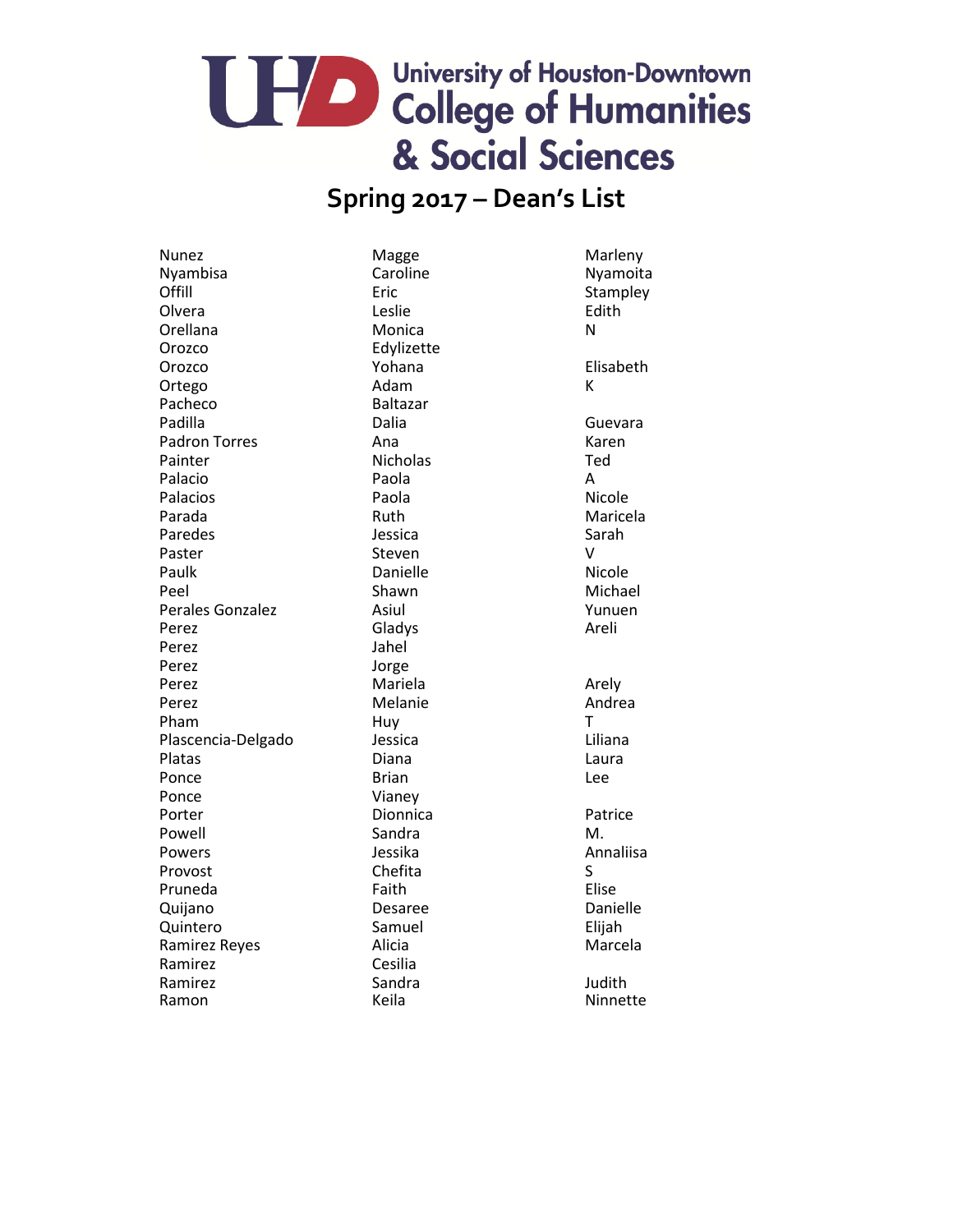#### **Spring 2017 – Dean's List**

Ramos Macy Macy Macy and Macy Macy Mac Ratliff **Thomas** Thomas Alvin Redondo **Rachel Anne** Resendez Marisela Rey **Alexis** Alexis **Alexis** Marie Reyna **Alma** Alma Delia Ricalday Sydney Sydney L Risher Kefentse Rivas John V. Rivera Michelle Michelle Taylor Rizvi Syeda Hubbul Robinett Billy Billy Robert Robinson Melissa Anne Robinson Richlyn Shanay Rodriguez Albert Albert Jacob Rodriguez Karen Rodriguez Krista Marie Ruano **Katherine** Pamela Rucoba **Amairani** Ruiz **Elizabeth** Elizabeth Anne Ruiz Erick Ruiz Kimberly Saldana **Veronica** Veronica Marie Salgado Lorena Salinas Carolina Salmeron Ana Maritza Salmeron Grecia Sanchez **Angelica** Angelica Nayeli Sanchez Luis Luis J Sanchez Miguel Sanchez Tania Maribel Sanmiguel **Constanza** Savere **Accord Accord Accord Accord Accord Accord Accord Accord Accord Accord Accord Accord Accord A** Seabolt Caitlyn Sermon Alexandra N Serna Gustavo

Serrano **Natalie Bianca** 

Rehan **Hassan** Hassan Mohamed Rivera **Kelly** Kelly **Elizabeth** Ruth **Angelica Celestine** Salazar **Sanction Sadie** Sadie **Elizabeth**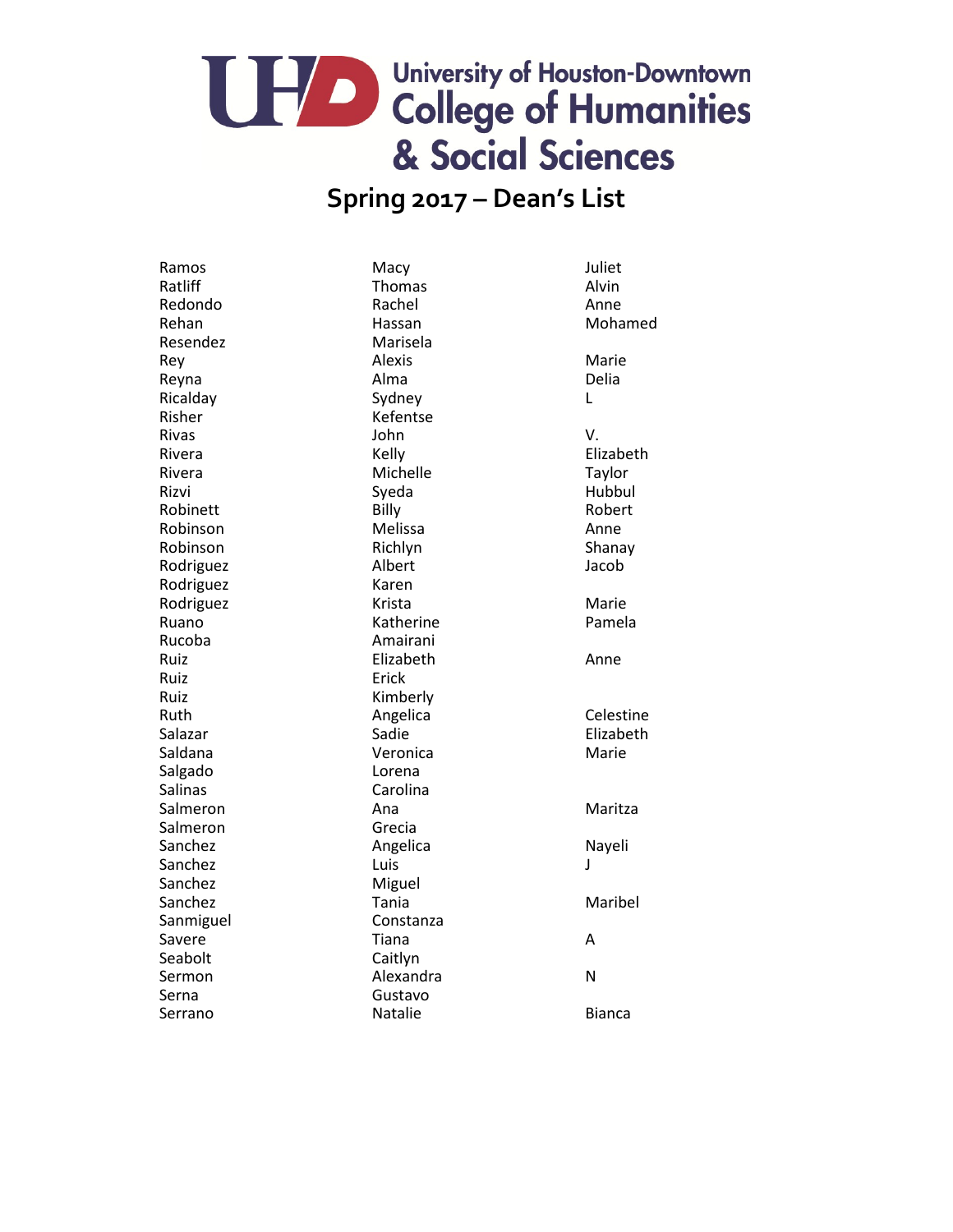### **Spring 2017 – Dean's List**

Hall Shannon L Hardy Chad O Harper **Arbene** Arbene **Raveen** Harper Sales Rebecca Sales Sales Sales Sales Sales Sales Sales Sales Sales Sales Sales Sales Sales S Harvey **Claudette** E Hawkins **Nila** Nila Rosalea Haydel Ntasha Nickole Haynes **Merchaee** LinTaivia **Merchaee** Helaire **Briana** Briana Rae Hernandez Dania Grace Hernandez Jacqueline Renee Hill Justin Andrew Hiller Ryan Hines Valneshia Hnatek **Eda** Eda Marie Horbelt **Edward** Edward Taylor Huerta Bianca Marie Hunter **Anita** Anita Mari Hunter Hannah Angelica Huynh Jasmine Kassandra Iarussi Lauren R Iheonunekwu Nelson Chialuka Ingles **Nichole Eugena** Jackson **Geroyal** Geroyal D Jackson Jasmine J Jaimes Jessica Jasso Gisela Jenkins Paula Michelle John-Baptiste Reian Johnson **Andra** Andra Raivone Jones-Priest Jerae' Alise Jones Joy Julian **Latonya** Latonya L Kaye **Dominiq** Dominiq Doris

Kainaat

Khan Eisha Maryam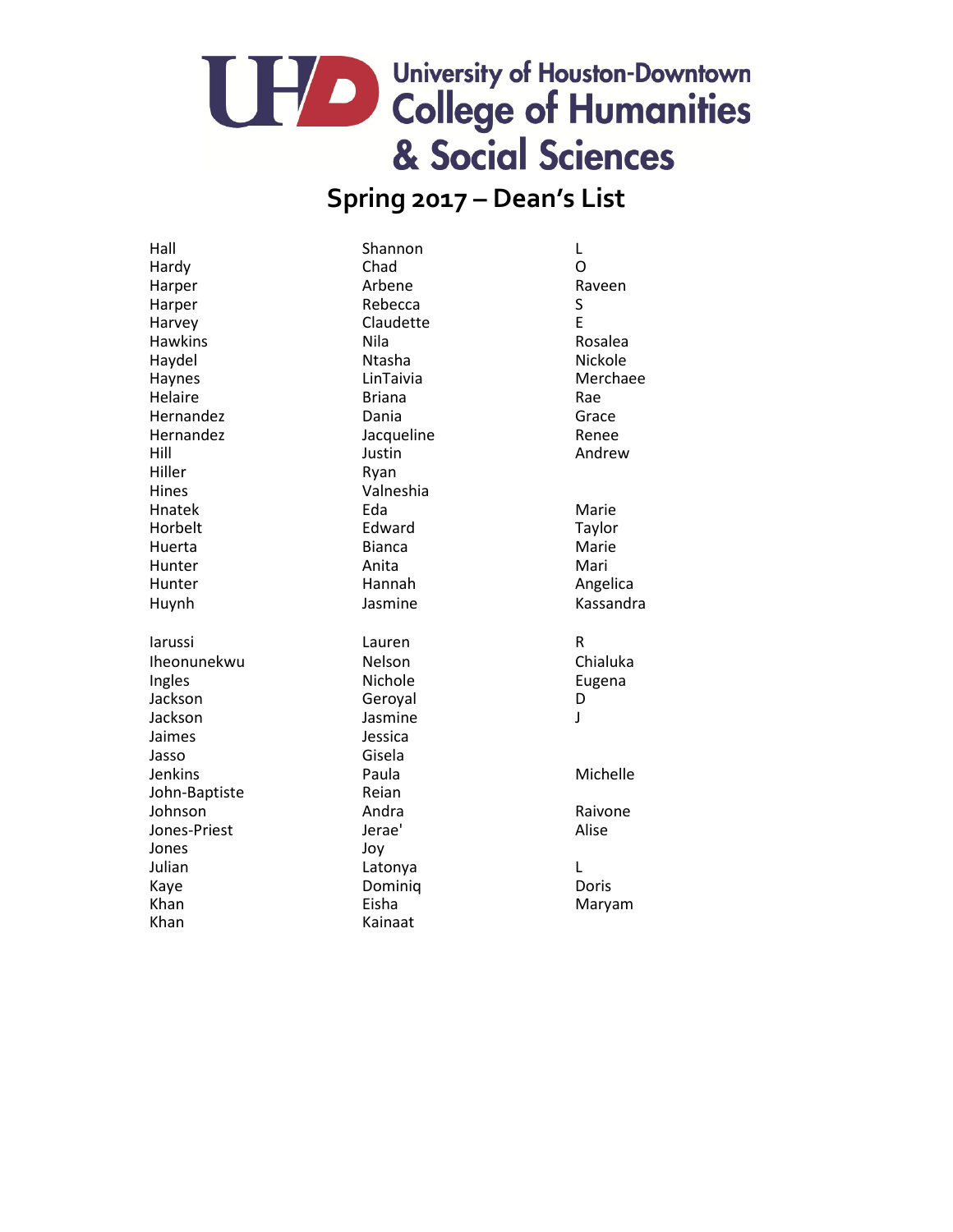#### **Spring 2017 – Dean's List**

Tajadod Armita Torres Randy Tran Terri Truong Timothy

Serrato **Exercise Exercise E** Sever **Amy** Amy Elizabeth Siddiqui **Nadia** Nadia Khalid Sifuentes Edwin Edwin Giovanni Sikinger Josef Jakop Simmons Corry Corry Dhrelle Simmons Matthew Cole Singleton Lynne M Siska Travis C Sivils **Grace Constanting Constanting Constanting Constanting Constanting Constanting Constanting Constanting Constanting Constanting Constanting Constanting Constanting Constanting Constanting Constanting Constanting Co** Smith Dominic Dominic D Solis Christopher Derick Stevens Courtney A Strong **Alexis** Alexis **Elyse** Sullivan Mallery Mallery Marie Sullivan Savannah-Lei M Syed **Fahad** Communications of the Syed Communications of the Euler Communications of the Uddin Tang Nguyen Kennedy Nguyen Tatum **Shenaedra** D Taylor **Tyesha** Charmae Thompson Conner Conner Brock Tijerina Christian Christian Troy Torres **IVO** Socelyne Ivoney Torres **Stephanie** Lynn Tran Changes Communication Communication Channel Channel Channel Channel Channel Channel Channel Channel Channel Treminio anno Ana Iris Trevino **Melissa** Melissa et al. Sophia Tunal Daisy Daisy Alejandra Tutu Felicity A Valencia Monica Victoria Valor **National Community Community** Keith Thomas **Thomas** Van Oostendorp Sarah Sarah Elisabeth Vargas Myrei Varghese Joyce James Vasquez Jacqueline Lisette Vasquez Roxana Leticia

Tang Riva Huynh Tran